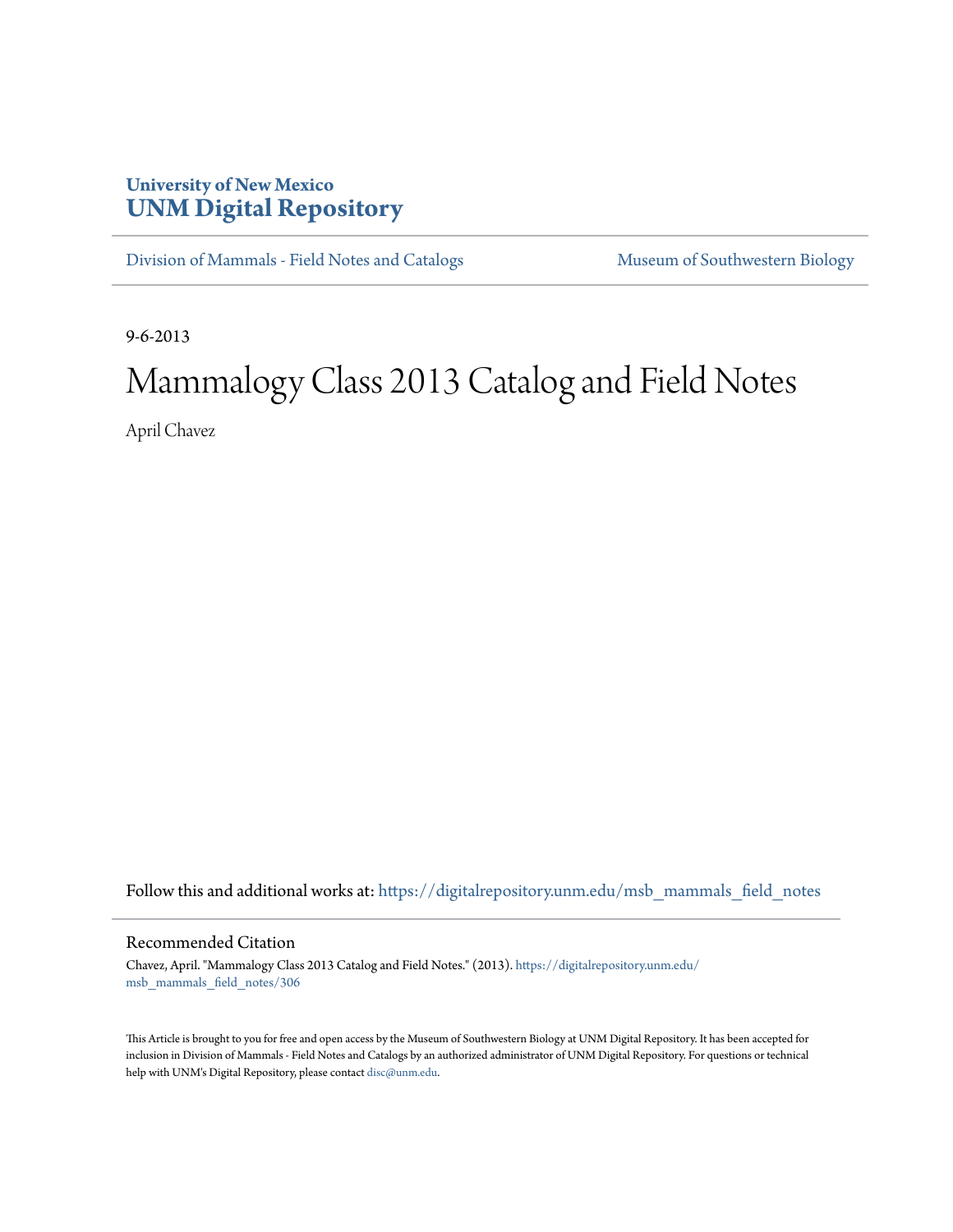| <b>MILL MOVEZ</b>                                                                         |
|-------------------------------------------------------------------------------------------|
|                                                                                           |
|                                                                                           |
| Field Journal                                                                             |
| Destination: Ladder Ranch, NM;                                                            |
| Sierra County, NM.                                                                        |
| 164 miles, $\frac{1}{2}$ hrs. $\frac{1}{2}$ 17 min.                                       |
| Head South on 1-25 toward                                                                 |
| Scorro for $\sim$ 140 mi.                                                                 |
| Pass Socorro                                                                              |
| Take exit 63 for NM-152 toward                                                            |
| $Hilshor$ .                                                                               |
|                                                                                           |
| Turn left onto NM-152N<br>Take 2nd left onto NM-187 N<br>Ladder Ranch 52 Hwy 52           |
| Caballo, Nm 87-931.                                                                       |
|                                                                                           |
| Hartro, pant List, Robert Notchissey                                                      |
| April M. Chavee, Majorie McConrett                                                        |
|                                                                                           |
| Courtney L. Montaya, Ernie Valdez<br>Brianne Upton, David Schmidly                        |
| Lori Dibble, Kayce Bell<br>Mitchell Lowery, Jocie Colella<br>Robert Scott, Marie Westover |
|                                                                                           |
|                                                                                           |
| Tâna Templeman, Schulyer Liphondt<br>Fernando, Bryan McLean<br>Kate Starek                |
|                                                                                           |
|                                                                                           |
| Elizabeth Dickerson, Amanda Jones<br>Ursula Osterrieder                                   |
|                                                                                           |
| Türe Rannau                                                                               |
| Iatalina Téme                                                                             |
| Thristine Meadows                                                                         |
|                                                                                           |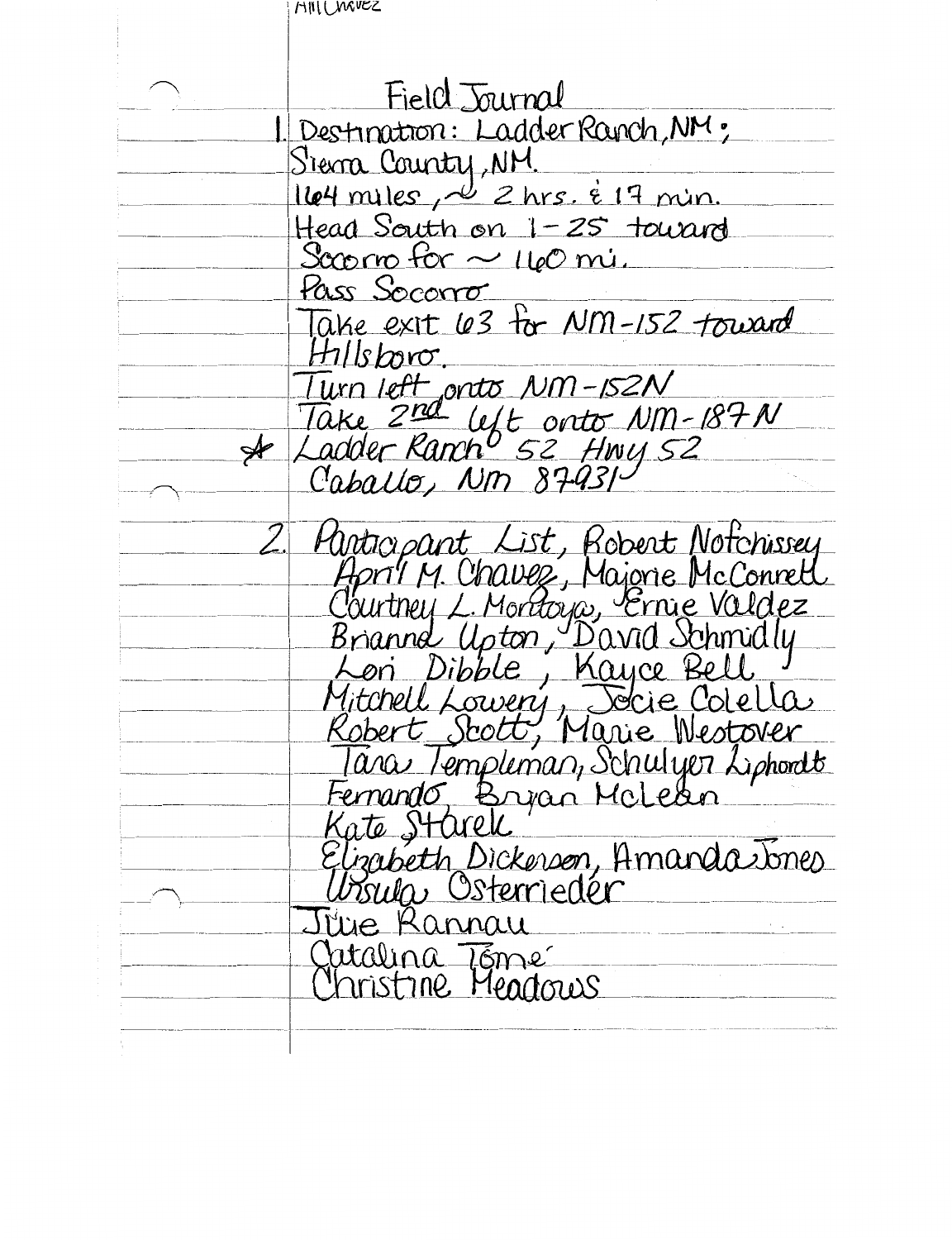$T$  $W$   $V$  $R$  $R$  $R$  $R$ 3. General Site Description: Creeks present (muday), brush,<br>grassy, cottonwede, thorny<br>plants i bushes abundant! Riprarian habitat. 3 ft. understory, 12+ overstory 80% cover 4 Officially designated locality:<br>USA, New Mexico, Sierra County 5. Weather: Friday, le<sup>+h</sup> September 2013:<br>Harm, high 80s / Iow 90s humid no wind no rain Saturday, 7<sup>th S</sup>eptember 2013 hot rain a lot in evening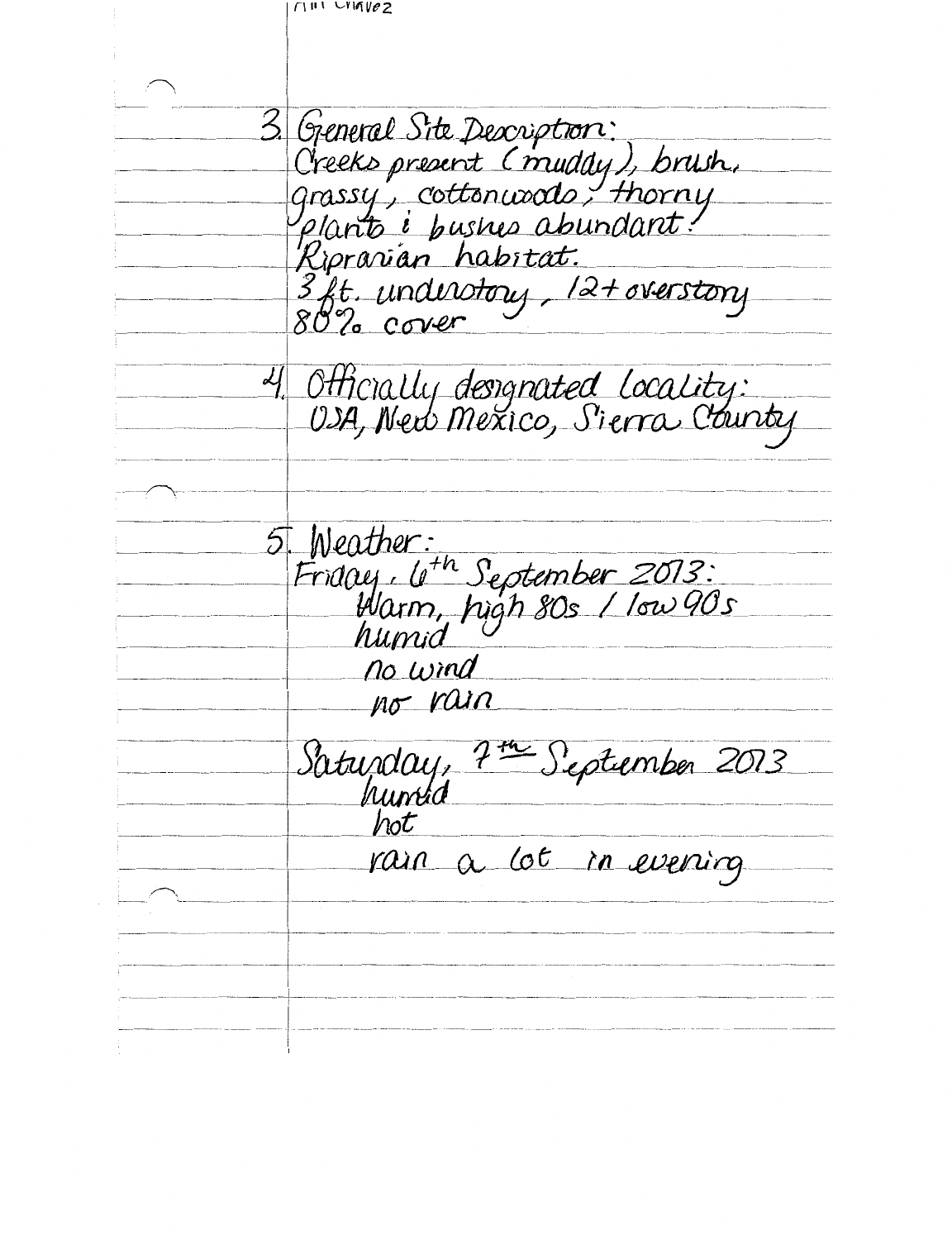$711$  WINDEZ le Traptine Info<br>Le September 2013: 80 Live<br>Shirmans è 40 Rat Traps AMC, along urprarian area, grassy<br>uneddows : beach /sandy hebitat<br>7 Septimber 2013: 80 Live traps<br>(Shermans) : 40 Rat Traps caight from night Map of Trapane ۲ Stream Ӿ traps Ξ bat nets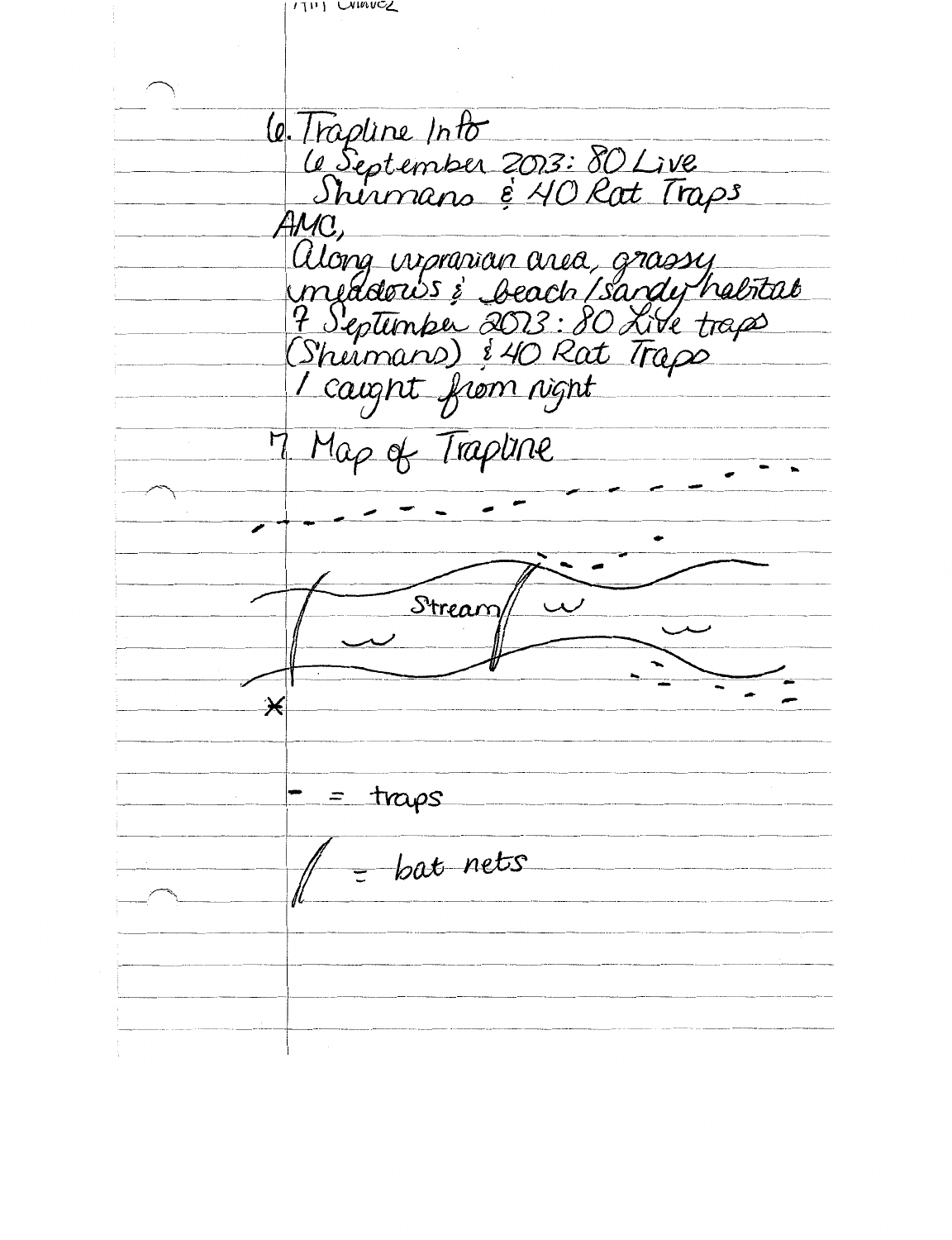$T[1]$  Wavez Day 2 Trap Success: 1/80 = 1.2% රි res digt<br>1 3 Trap Success: 1/80 = 0 % 9. Spécies List (OMN Trapline)<br>Peromyscus Boyllii (2)<br>Peromyscus Aeucopus<br>Neotoma albywa (2) Miscellaneous is still hot in September.<br>og Shorts è tanks. nna hot only bring winter Gear gallon Louspray <u>t v bitten "ven</u>j bedlu<br>Qloohol next time <u>J bitten</u> blue é voir ÌS Ven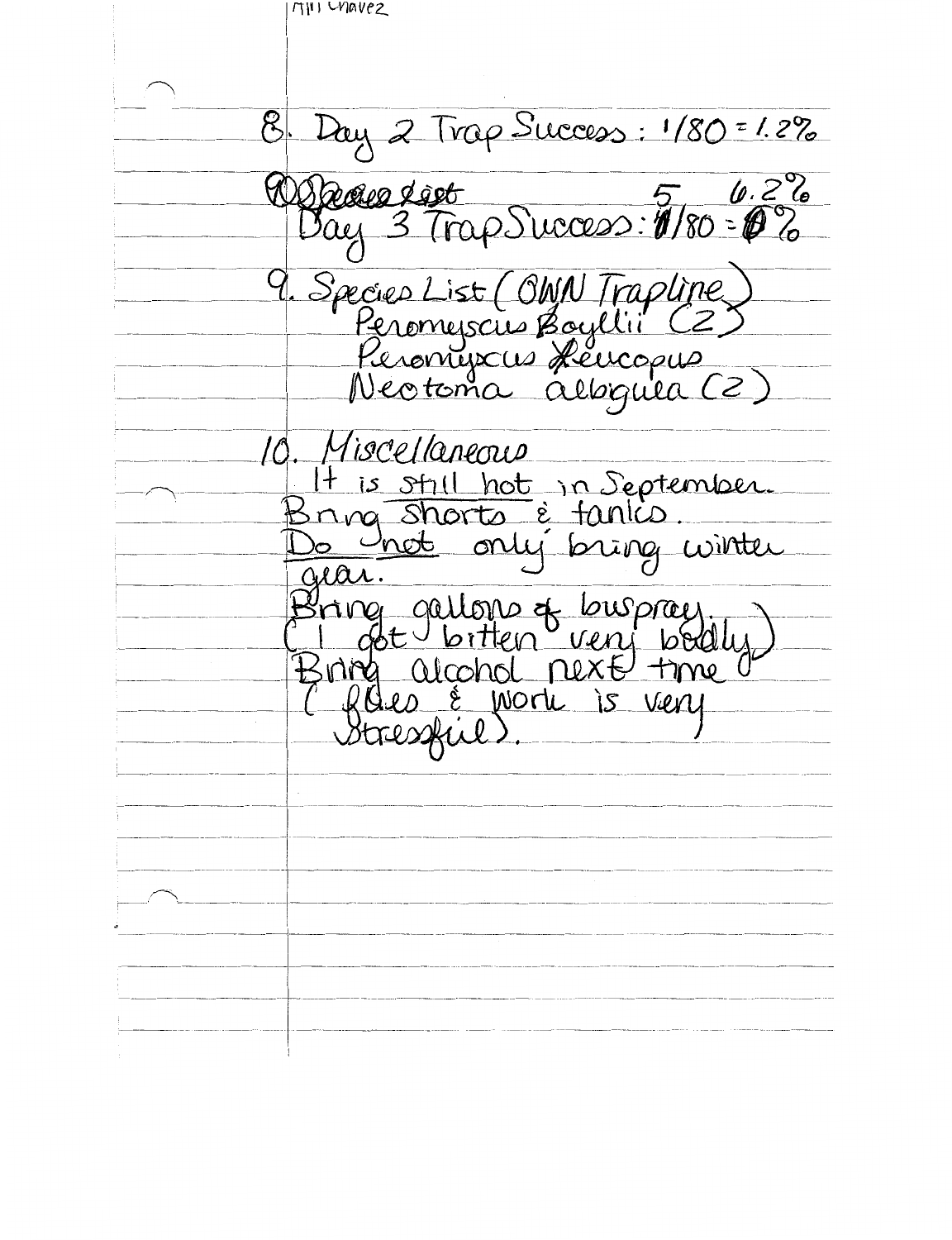A.M. VIIAVEZ Catalogue  $\mathcal{O}^7(T:$ llemm) Neotoma albiquia  $O(1)$  $324 - 138 - 32 - 29 \equiv 108a$ . NK 216763 + skull, skit i tissue USA: New Mexico, Sierra County; Ladder Ranch, 7.5 km N Animas Peak coll: 7 September 2013 coll: Mammalagy Class 2013 owers Reuperen Tara Templeman Courtney L Montoy a autou L Vlonder Christine Meadows Cataliza Tomé Catalina Erre Kobert Scott Lori Dibble Brianna Upton Byan McLean Ban-Sa <u>Jeliè Ranna</u>  $(1604$ Ursula Osternador Elizabeth Dielerson Elisabe Cartlin Stacele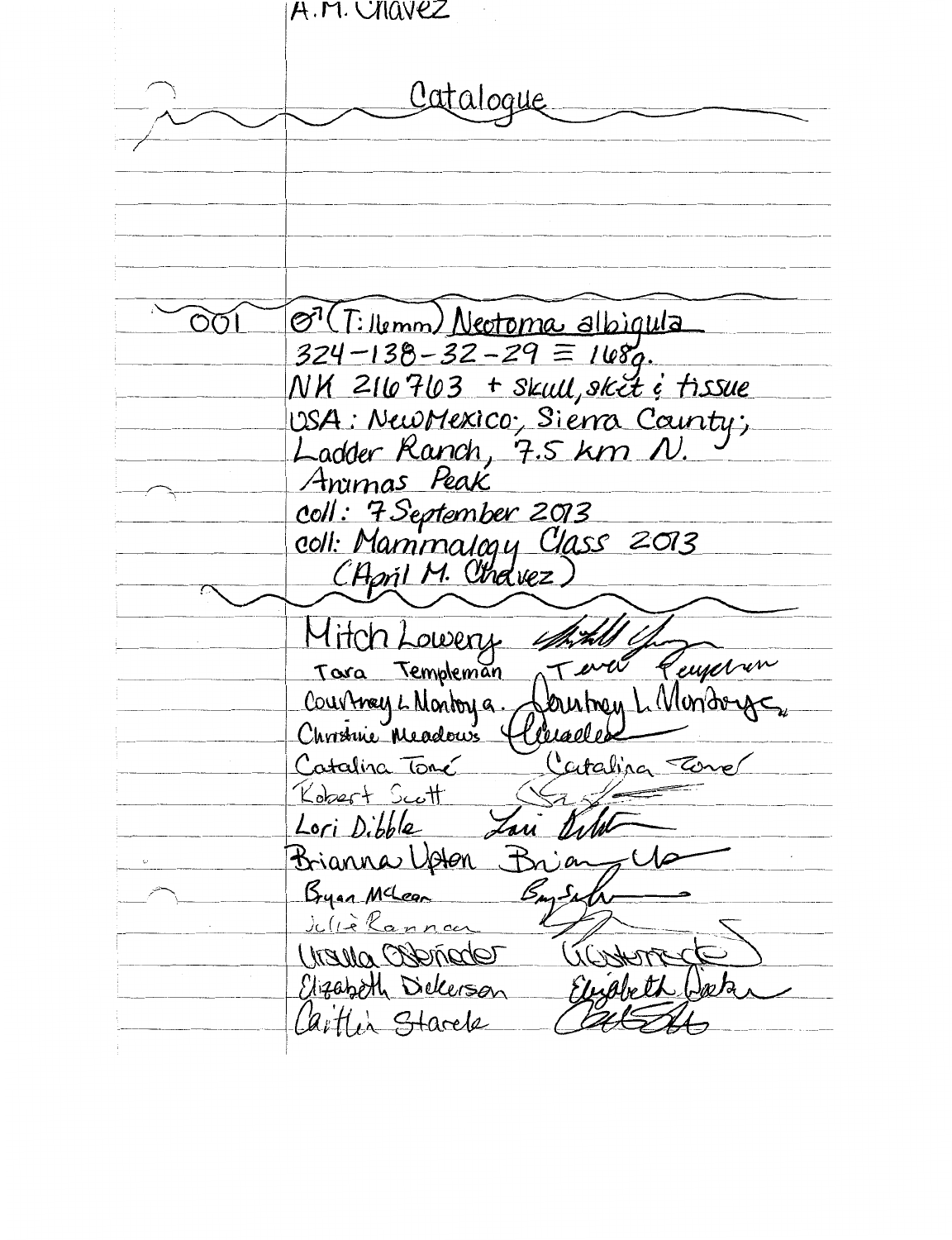|     | $111$ CVAVEZ                                                        |
|-----|---------------------------------------------------------------------|
|     |                                                                     |
|     |                                                                     |
|     | 002 P(Norepro into.) Callospermaptulus lateralis                    |
|     | 268-88-43-20 = N/A                                                  |
|     | UK232902 + Skel, Skull                                              |
|     | USA: New Hexico; Sandoral County;                                   |
|     | Santa Fe National Forest; Lake Fork Canyon<br>along Rio Cebolla     |
|     | $N35.8599320$ $N-106.731644$ ; 2385m                                |
|     | Coll: 28 August 2013                                                |
|     | Coll: Binan S. McLean                                               |
|     |                                                                     |
|     |                                                                     |
|     |                                                                     |
| 003 | 07 Mustela Frenata 346-120-44-23=181g.                              |
|     | NK 230698 + skel, skull è tissue                                    |
|     | $T:4\times2.5$                                                      |
|     | USA: New Mexico; Esp Edgewood                                       |
|     | coll: 18 October 2013                                               |
|     | coll: The Wildlife Center<br>(Espanola, NM)<br>Ascession # 2013.001 |
|     |                                                                     |
|     |                                                                     |
|     |                                                                     |
|     |                                                                     |
|     |                                                                     |
|     |                                                                     |
|     |                                                                     |
|     |                                                                     |
|     |                                                                     |
|     |                                                                     |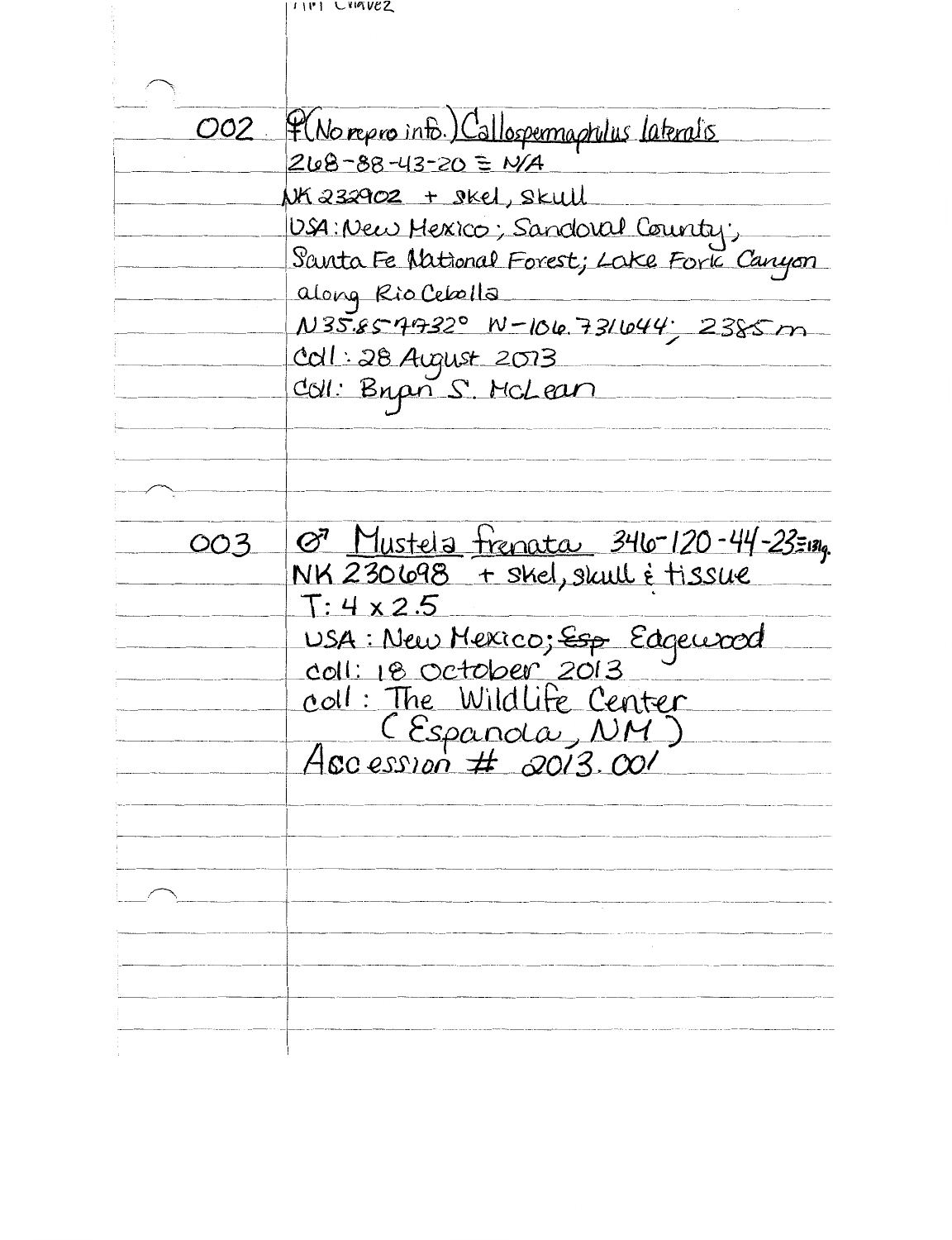|     | MII Chavez                                                 |
|-----|------------------------------------------------------------|
|     |                                                            |
|     |                                                            |
|     |                                                            |
|     | 004 07 (T: Lex3) Hicrotus geconomus                        |
|     | 168-42-20-15 = 59.59.<br>NK 23073/ + Skel, skull & tissues |
|     |                                                            |
|     | USA: Alaska; Baranof Island; Sadie Lake                    |
|     | Intet                                                      |
|     | $57.10901^{\circ} - 134.84717^{\circ}$                     |
|     | coll: 22 August 2010                                       |
|     | Coll: Kent Bovee                                           |
|     | No ass accession #                                         |
|     |                                                            |
|     |                                                            |
|     |                                                            |
|     |                                                            |
| 005 | $\Psi$ (No repro info.) Microtus oechonomus                |
|     | $191 - 54 - 22 - 14 \equiv 48.39$                          |
|     | NK 233236 + Skult, Skel, è fissue                          |
|     | USA: Alaska; Baranof (sland; Inlet                         |
|     | Stream Sacue Lake                                          |
|     | 57°06.525 134°50.863                                       |
|     | coll: 21 August 2010                                       |
|     | cal: Jon Martin                                            |
|     |                                                            |
|     |                                                            |
|     |                                                            |
|     |                                                            |
|     |                                                            |
|     |                                                            |
|     |                                                            |
|     |                                                            |
|     |                                                            |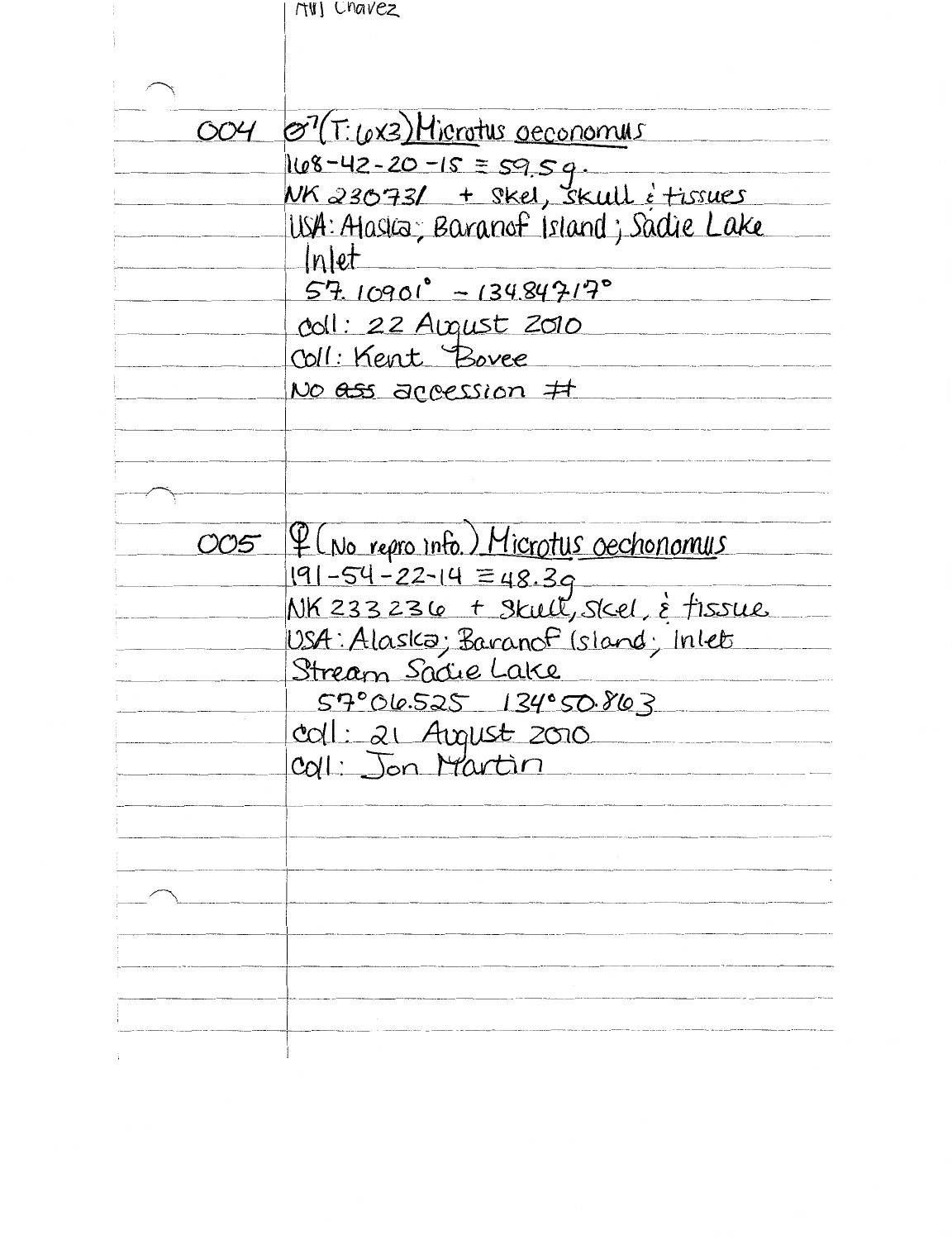| MII Unavez                                              |
|---------------------------------------------------------|
|                                                         |
|                                                         |
|                                                         |
| 006 O <sup>7</sup> (T: 7x3) Callospermaphilus Lateralis |
| $240 - 75 - 38 - 17 \equiv ?$                           |
| NK 233885 + skull, skel i tissues                       |
| USA: New Mexico, San Miguel County;                     |
| Elk Mountain                                            |
| 35°45 OSD" 105.38.724                                   |
| Elev: 2763                                              |
| $Coll \cdot 20$ Jure 2011                               |
| coll: Matt Bournann                                     |
| Accession #: 2013-077                                   |
|                                                         |
|                                                         |
|                                                         |
| 007 P(NL) Calospermophilus lateralis                    |
| $250 - 70 - 40 - 15 = 2579$                             |
| NK 233887 + skul, skel & tissues                        |
| USA: New Mexico, San Miguel                             |
| County: Elle Mauritain                                  |
|                                                         |
| Elev: 3442                                              |
| CO1: 20 June 2011                                       |
| coll: Matt Baumann                                      |
| Accession $\texttt{\#}$ : 2013.074                      |
|                                                         |
|                                                         |
|                                                         |
|                                                         |
|                                                         |
|                                                         |
|                                                         |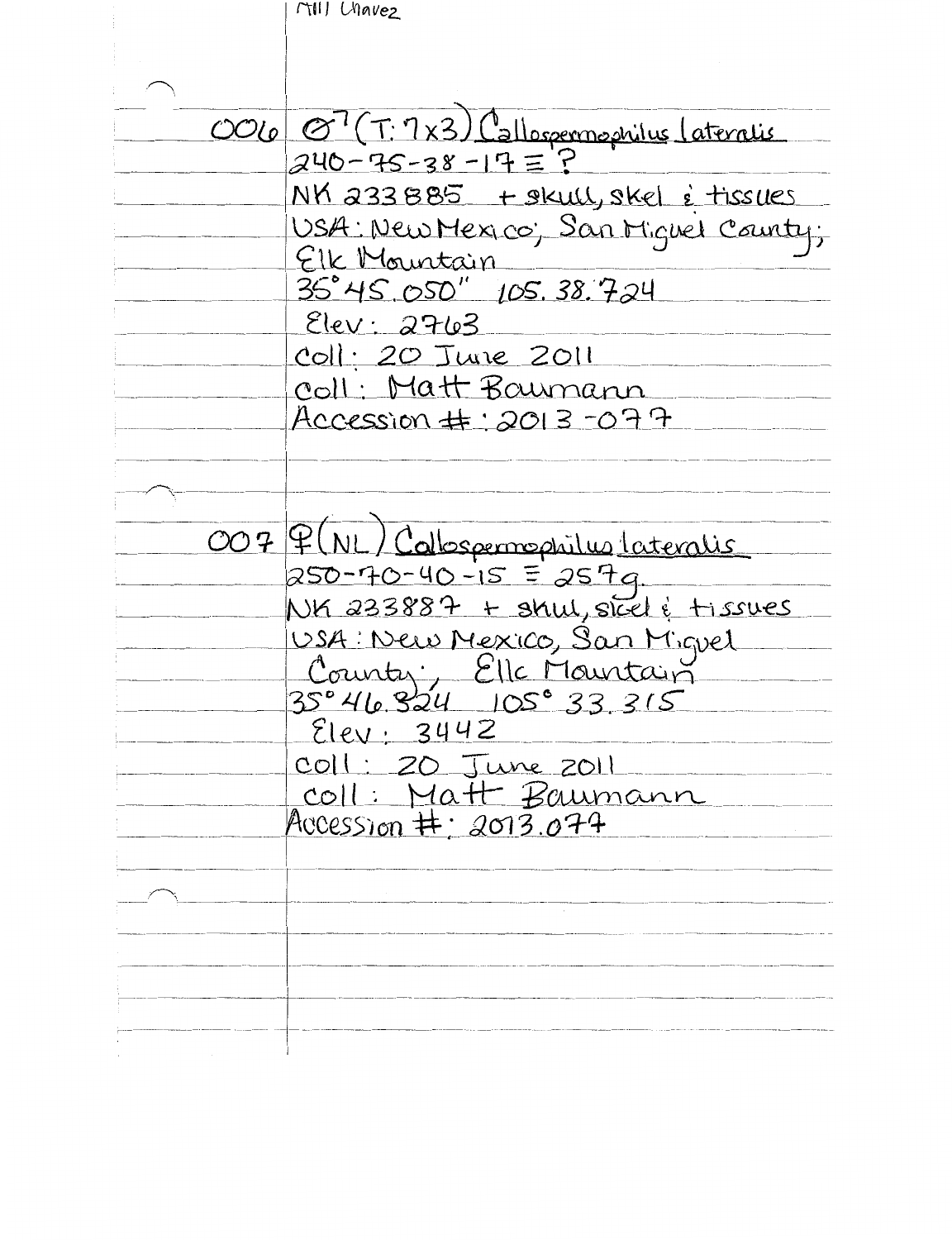| No repro info. Callo spermophilus lateralis<br>$260 - 80 - 43 - 15 = 205.99$<br>NK 233874 + shel, skull, i tissue<br>USA: New Mexico; San Miguel County;<br>Elle Mountain<br>35°46.859 -105°33.4364<br>Elev: 3442 |
|-------------------------------------------------------------------------------------------------------------------------------------------------------------------------------------------------------------------|
|                                                                                                                                                                                                                   |
|                                                                                                                                                                                                                   |
|                                                                                                                                                                                                                   |
|                                                                                                                                                                                                                   |
|                                                                                                                                                                                                                   |
|                                                                                                                                                                                                                   |
|                                                                                                                                                                                                                   |
|                                                                                                                                                                                                                   |
| Coll: Matt Beumann                                                                                                                                                                                                |
| coll: 20 June 2011                                                                                                                                                                                                |
| Accession $#$ : 2013.077                                                                                                                                                                                          |
|                                                                                                                                                                                                                   |
|                                                                                                                                                                                                                   |
|                                                                                                                                                                                                                   |
| $CO9$ $9$ (PLSC 4L, 6R                                                                                                                                                                                            |
| <u>Ictidomys tridecprolineatus</u><br>$219 - 71 - 30 - 6 = 67.99$                                                                                                                                                 |
| NK 233845 + $skult, skel, i$ tissues                                                                                                                                                                              |
|                                                                                                                                                                                                                   |
| Usa: Wyomang, Carbon County;<br>Wild trish Quad; T:27N,                                                                                                                                                           |
| R:80W, S:20                                                                                                                                                                                                       |
| 42.298399° -106.441031                                                                                                                                                                                            |
| Elev:2265                                                                                                                                                                                                         |
| coll: 25 July 1990                                                                                                                                                                                                |
| coll: Grove & Troy Harvell                                                                                                                                                                                        |
| Accession $#: coco. 682.056S$                                                                                                                                                                                     |
|                                                                                                                                                                                                                   |
|                                                                                                                                                                                                                   |
|                                                                                                                                                                                                                   |
|                                                                                                                                                                                                                   |